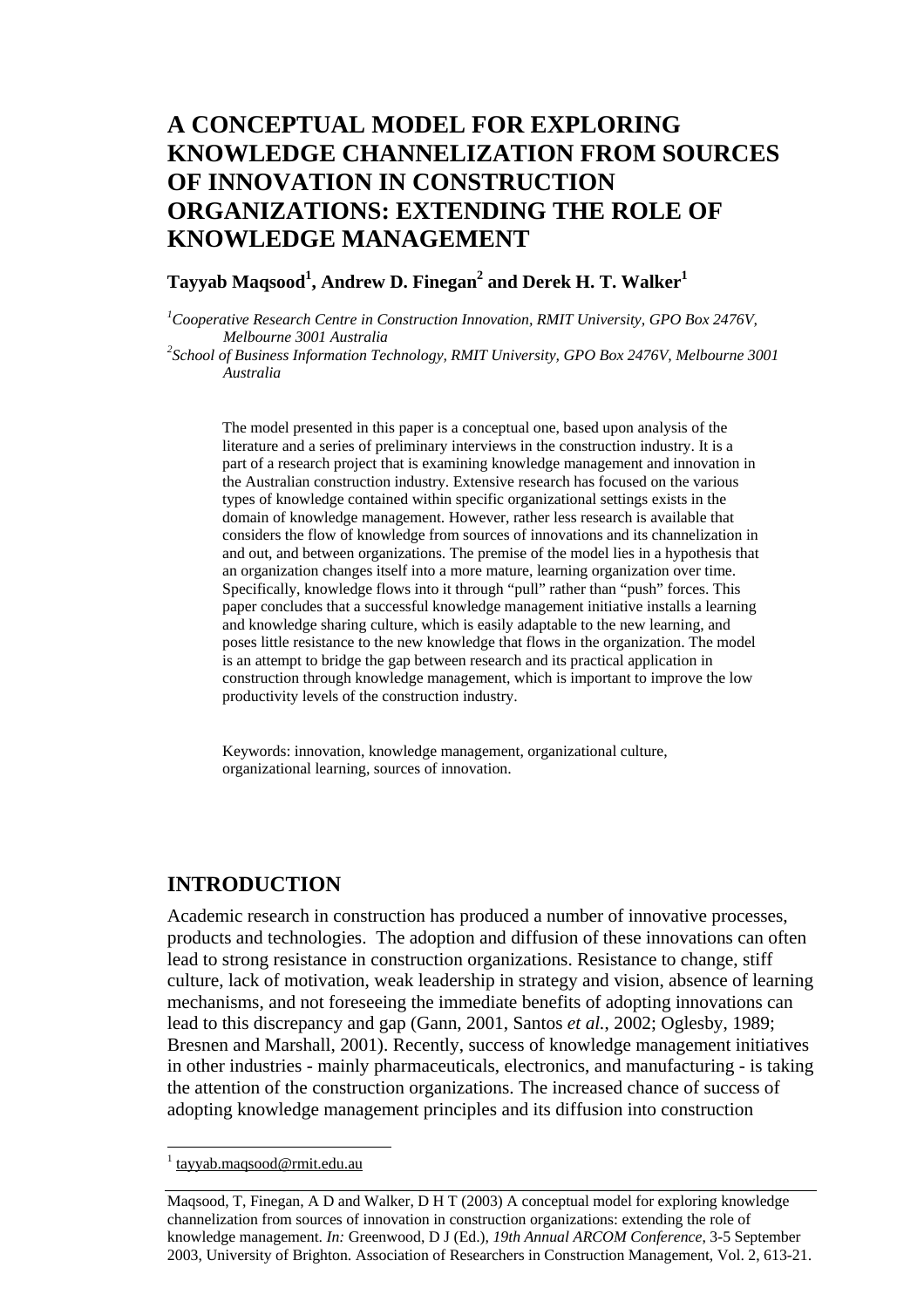organizations is acting as an impetus for academic researchers to develop best practice knowledge management for construction organizations.

A successful knowledge management initiative will install a learning and knowledgesharing culture and environment, provide vision and effective leadership to overcome learning barriers (Walker, 2003; Cook, 1999). This will help an organization to transform into a learning organization that is open to learn new techniques and continuously changes itself based on the learned knowledge. According to Cohen and Levinthal (1989, 1990), this change is evident in an increase in the absorptive capacity of the organization. This is a function of how organizations retain and distribute knowledge internally, and is the practical exercise of knowledge management. Furthermore, prior knowledge of particular knowledge domains tends to make it easier to understand new knowledge (Burton-Jones, 1999). It confers ability upon the organization to recognize the value of new information, assimilate it and apply it to the commercial ends (Cohen and Levinthal, 1990). This paper argues that successful knowledge management initiatives in the construction industry will make an organization open and fertile for new innovative ideas.

# **KNOWLEDGE MANAGEMENT AND THE CONSTRUCTION INDUSTRY**

Knowledge is being recognized as a vital resource and source of competitive advantage in today's dynamic and changing business environment (Burton-Jones, 1999). The role of effective management of knowledge is producing innovation, reducing project time, improving quality, and customer satisfaction (Kamara *et al.*, 2002; Love *et al.*, 2003). Through the process of knowledge management, the exploitation of an organization's intangible assets creates value and knowledge both internally and externally (Liebowitz and Megbolugbe, 2003; Davenport and Prusak, 2000; Snowden, 1999). In the project environment, knowledge management will assist project managers to improve the communications within the teams. It will also provide informed knowledge to the project manager and project teams. Knowledge management can ensure better sharing of best practice documents, lessons learned, project management and system engineering methodologies, and review and document the rationale for strategic decision-making (Liebowitz and Megbolugbe, 2003). The failure to capture and transfer project knowledge leads to the increased risk of 'reinventing the wheel', wasted activity, and impaired project performance (Siemieniuch and Sinclair, 1999). These potentials and benefits of knowledge management are convincing enough for the construction organizations to venture into adopting its principles.

### **Current State of Knowledge Management Research**

The quest for obtaining knowledge and effectively utilizing it is not a new endeavour. Tiwana (2002) asserts that knowledge management grew from the 1950's in the form of various management philosophies that have developed and modified over time. For this reason Collins (2002) noted that he was struck by "an eerie sense of déjà vu' when analysing 'knowledge work'. Current knowledge management philosophies find their roots in many initiatives started in late 1980's and early 1990's under the name of knowledge engineering, artificial intelligence, and expert systems. These initiatives did not achieve strong adoption by the business communities. This failure and non-use is attributed to the complexity and poor usability of such technologies, rendering them ineffective (O'Brien, 1997).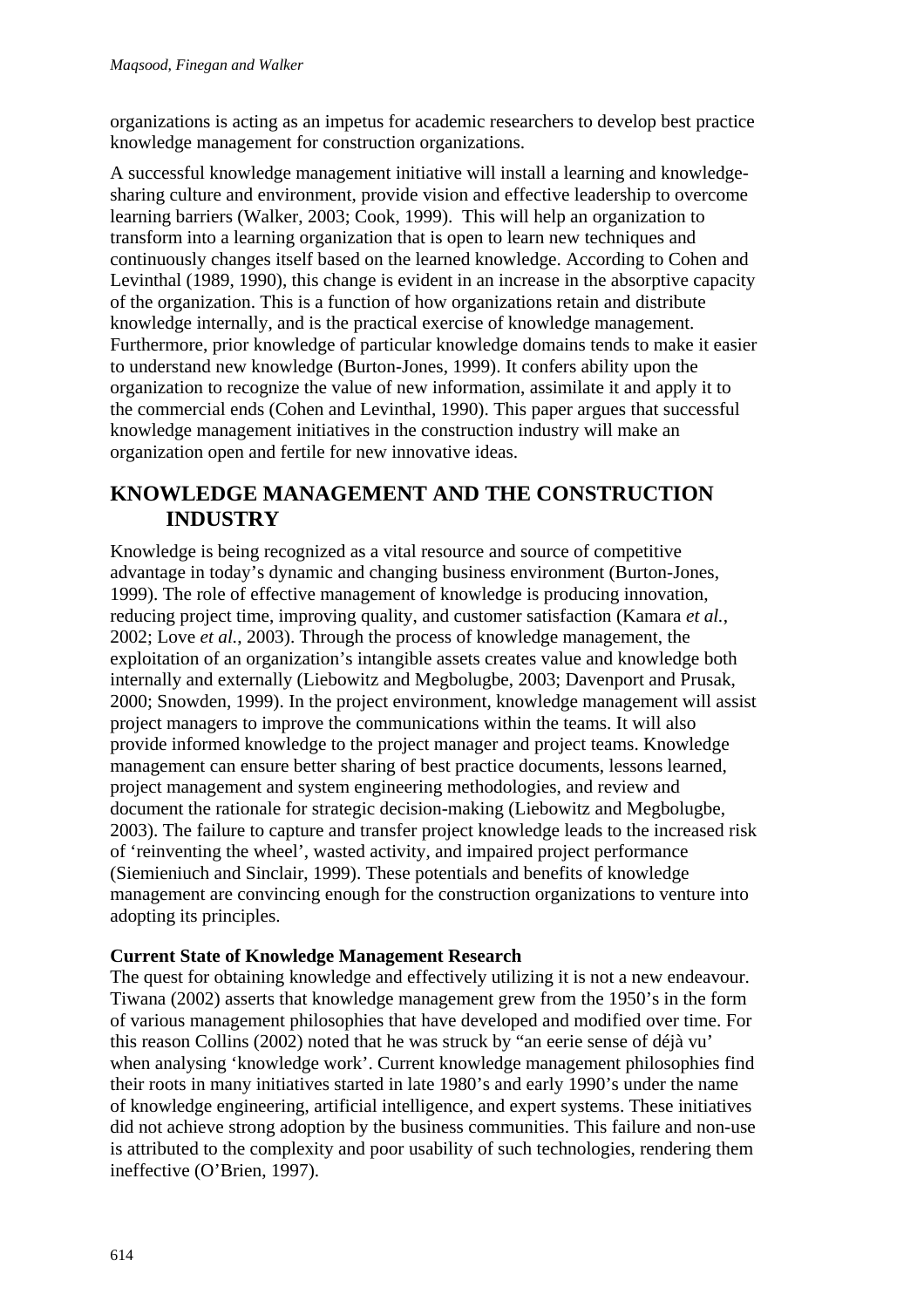ICT (Information Communication Technologies), the Internet and intranets are examples of new technological tools that allow organizations to capture, codify, transfer and share knowledge. Unfortunately, these initiatives again met with failure (Aouad *et al.*, 1999; Davenport and Pursak, 2000; Fernie *et al.*, 2002). The identified causes of this failure include (Davenport and Pursak, 2000; Fernie *et al.*, 2002, Walker, 2003, Liebowitz and Megbolugbe, 2003, Kamara *et al.*, 2002, Malhotra, 2000):

- High technological dependence of these initiatives.
- Inability to properly understand the complexity of knowledge and its esoteric nature,
- Neglect of human related factors associated with any change,
- Lack of recognition of appropriate leadership, vision, strategy and culture,
- Ignoring individual value system and notions of trust, and
- Insufficient rewards systems and motivation.

Storey and Barnett (2000) conducted a study "Knowledge management initiatives: Learning from Failures" confirming the above factors. Such failures have generated learning, and the current state of knowledge management now recognizes it as 90% human activity and 10% technology (Egbu *et al.*, 2001). Tiwana (2002) emphasizes that knowledge management is not about building a smart intranets, digital networks, one-time investment and an enterprise-wide 'Infobahn'*.* Similarly, Fernie *et al.* (2003) argues against the assumption that knowledge freely exists and can be easily captured and shared through machines. Now, knowledge management professes to be based upon the building of communities of practice (Wenger, 1998) and the development of social networks through which tacit knowledge transfers and sharing is possible (Bresnen *et al.*, 2003; Augier and VendelØ, 1999 and Swan *et al.*, 1999; Hearn *et al.*, 2002). These communities of practice may be real and exist in the physical form of conference/seminars/workshops, or in the virtual form of online forums or webdiscussion boards. In either form, experts can interchange ideas and leave their expertise and knowledge in the forum for others to utilize and share further (Liebowitz and Megbolugbe, 2003).

### **Knowledge Management Implications for Construction Organizations**

Knowledge management is usually associated with producing innovation by converting tacit knowledge into explicit (Nonaka and Taguchei, 1995; von Krogh 2000). This is true for the organization whose sole objective and survival depends on bringing a new innovative product into the market. Organizations in the pharmaceutical, electronics and manufacturing industries are primarily exploiting knowledge management to carry out such innovations. These organizations run inhouse research and development programmes. Knowledge gathered or captured comes together to produce a various innovations.

In the construction supply chain, not all organizations are determined to carry out such innovations. These businesses argue that it does not match with their objectives and strategy. The organizations near the heart of construction process are mainly contractors, subcontractors and specialist contractors who are more concerned to carry out the construction with the knowledge, skills and technologies they have in hand. Research and development in these organizations is almost non-existent. Therefore, the organizations may not be in a position to produce innovation by exploiting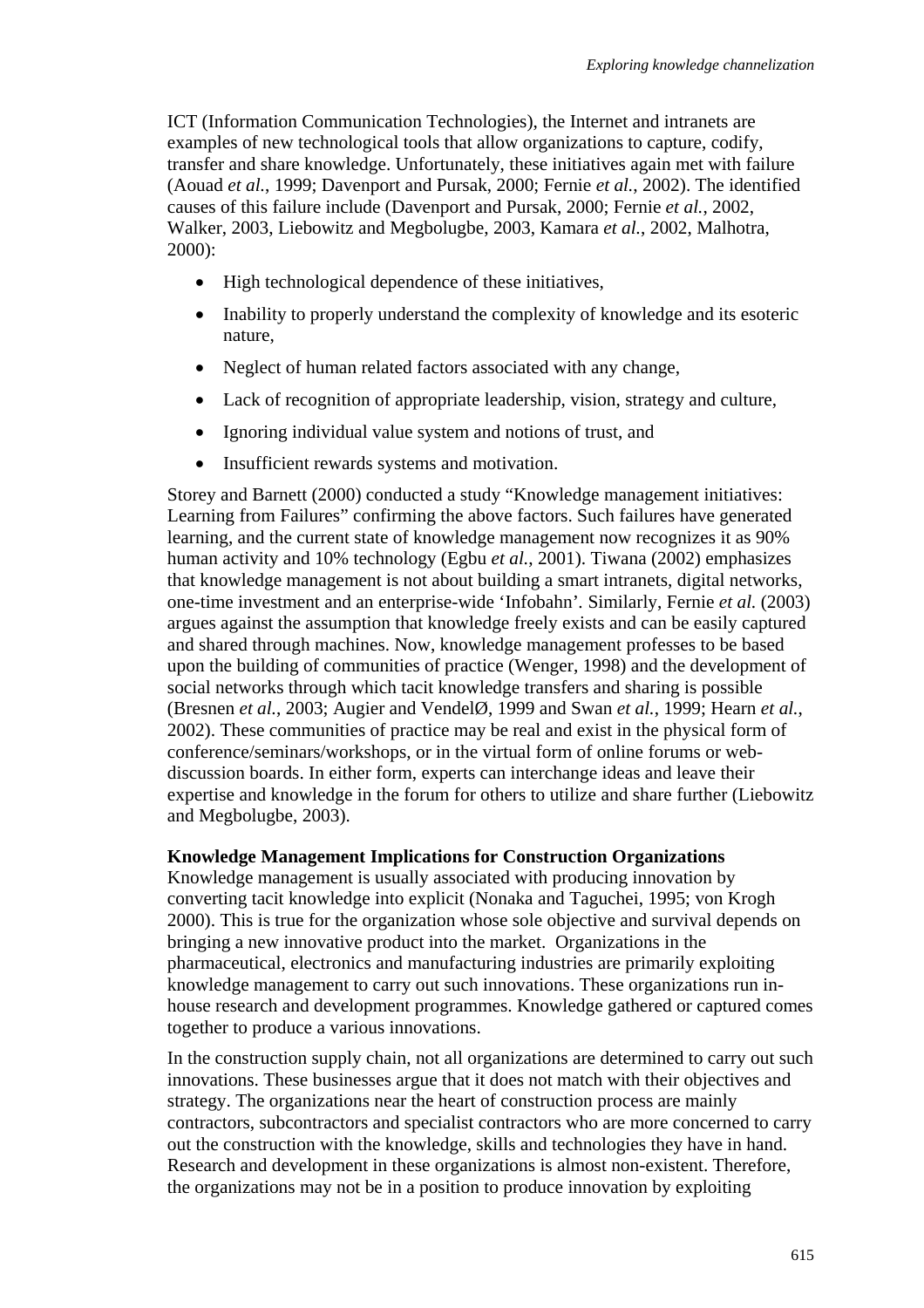knowledge management but there is still an opportunity to be able to use it to enhance their learning levels and absorptive capacity. Exploiting knowledge management can also improve their decision-making and productivity by learning lessons from the mistakes and avoiding re-inventing the wheel.

For the construction organizations, knowledge management initiatives will assist the formation of a learning and knowledge sharing culture, and help to overcome the problems associated with the learning derived from project histories. Liebowitz and Megbolugbe (2003) observe that with the creation and capture of knowledge, learning takes place and the knowledge is applied and embedded within individual and organizational processes. Organizations may learn effectively from the experiences and utilize them efficiently.

## **Organizational Learning and Learning Organization**

Organizational learning is the set of processes used to obtain and apply new knowledge, behaviour, tools and values (Bennis and Manus, 1985). Through this process, members of the organization detect errors or anomalies and correct them by restructuring the current organizational model (Argyris and Schön, 1978). This results in improved actions through better knowledge and understanding. It is the process of information leading to changes in a range of potential behaviours (Huber, 1991).

Learning is so insinuated in the fabric of life that you cannot not learn (Senge 1990). Pedlar *et al.* (1991) agrees, observing that an organization can facilitate the learning of all its members and so continuously transform itself. Such an organization has the skills to create, acquire and transfer knowledge, and then modifies its behaviour to reflect new knowledge and insights (Gravin, 1993). Resolving the discrepancy between terms of 'organizational learning' and 'learning organization' Love *et al.*, (2000) states that organizational learning is used mainly as a descriptive term to explain and quantify learning activities and events. The 'learning organization' tends to refer to organizations designed to enable learning and having an organizational structure with the capability to facilitate learning. Mirvis (1996) noted that the learning organization focuses on managing chaos and indeterminacy, flattening hierarchies, and decentralization. It also encourages the empowerment of people, teamwork and cross-functional teams, network relationships, adoption of new technologies and new forms of leadership and mentoring.

For learning to occur, there is need for processes and structure to be in place to help people create new knowledge, allowing them to continuously improve themselves and the organization (Love *et al.*, 2000). A parent organization will not learn from their projects if they do not have in place the mechanisms to capture the knowledge (Newcombe, 1999). Love *et al.* (2000) noted that currently there is no defined road map for construction organizations to follow if the learning organization is its destination. They have quoted Gravin (1993) as identifying the following five activities that a learning organization in construction should be skilled at:

- Systematic Problem Solving
- Experimentation with new approaches
- Learning from their own experiences and past history
- Learning from the experiences and best practice of others
- Transferring knowledge quickly and efficiently through out the organization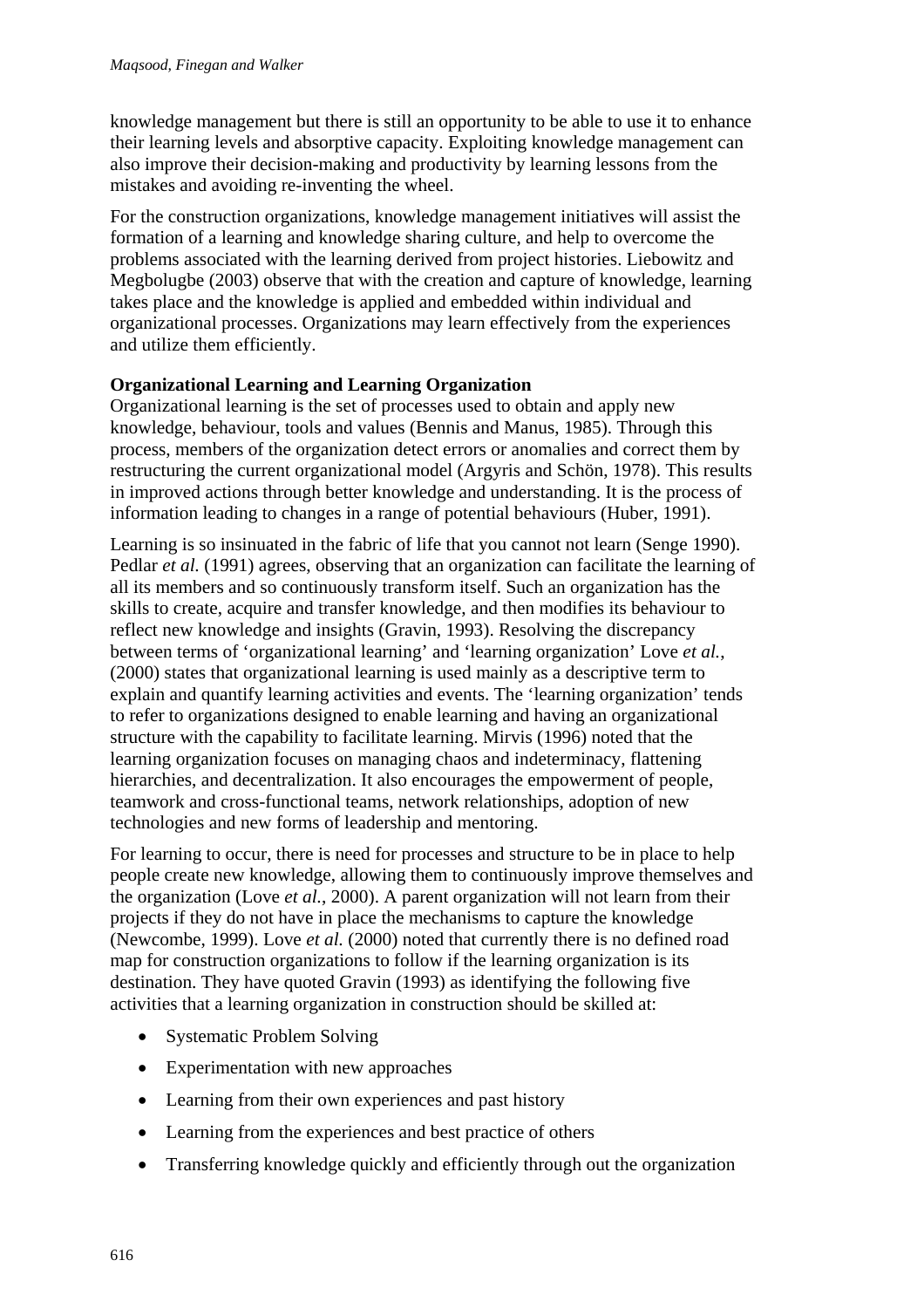

**Figure 1**: A model illustrating organizational learning and interaction with external sources of innovation

# **AN INTEGRATED MODEL OF INNOVATIVE KNOWLEDGE ADOPTION, DIFFUSION AND ORGANIZATIONAL LEARNING**

The model presented in Figure 1 is a conceptual one, based upon analysis of the literature and a series of preliminary interviews in the construction industry. It explains the transformation of the organization over time by illustrating organizational learning. It shows three transformation stages that are indicative of the transformation process that is actually a continuous process. The model distinctly shows a typical organization and sources of knowledge external to it referred to as an external knowledge bank. This knowledge bank or repository may consist of academic institutions and research centres dedicated to the production of new scientific knowledge. This knowledge includes new innovative processes, products and technologies as well as training and preparing people to utilize these processes through formal education. In addition, this knowledge bank also consists of externally existing knowledge and flows because of social interaction by the organization with other organizations in a supply chain. The external knowledge bank is always increasing with time.

In this model, the interface is conceptualized to exist between the organization and external knowledge. This interface operates under two main influences visualized as "pulling" and "pushing" forces. Push exerts from the external knowledge sources towards organization to adopt new knowledge, whereas pull refers to the drawing-in force of the organization to obtain the knowledge from the sources external to it. The distance between the external knowledge source and the organizations is an indication of gap that exists between external knowledge and its adoption by the organization - a gap between academic research and actual practice.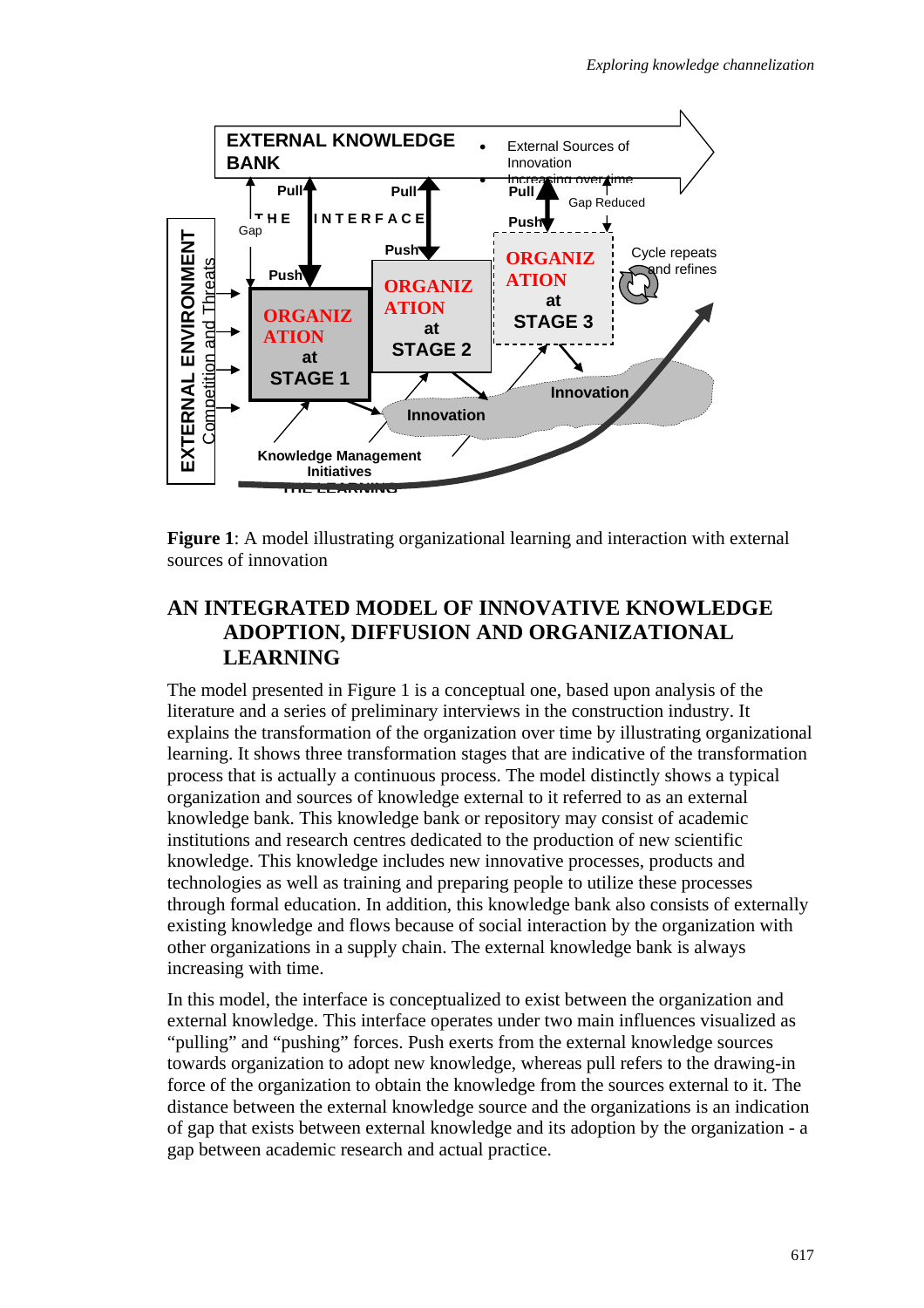### **Stage 1: Before Transformation**

This is the state of an organization before, or at the commencement of undertaking a knowledge management initiative. In this state, the innovation sources push external knowledge into the organization. Inside the organization, there is specific code of practice and organizational procedures to carry out its role depending on its position in the supply chain. People using various processes and technologies carry out the organizational duties. A high degree of segregation exists between people, processes and technologies, and each organizational part has a specific area of influence.

This stage of the model depicts the circumstances where people in the organization do not fully utilize the processes and technology. It represents the case of poor diffusion. Knowledge of processes and technologies are introduced into the organization, but people are resistant to change and do not fully adopt and utilize the available knowledge. The study by Gottlieb Duttweiler Foundation quoted by Brooking (1996) has supported this notion by observing that only 20% of knowledge available to an organization is actually used.

A stage 1 organization is able to enhance its productivity, improve its decision-making and keep its competitive advantage. At the start of the transformation, the internal knowledge bank will be very weak and less detailed and will improve over time. The internal knowledge bank will also act as a source of feedback for external sources of innovation, providing details of the effect of innovation for further refinement and new developments. At this stage the feedback mechanisms are very weak, showing less collaboration and interaction with the external sources of innovation.

### **Stage 2: Transformation in Process**

This stage is where the organization has improved its absorptive capacity and has learned through knowledge management initiatives. In this state, the culture of the organization is becoming less of a barrier. The quest for learning becomes stronger. This results in an increase in pulling forces that the organization exerts on the external sources of innovation that brings new knowledge into the adopting organization.

Academic institutions and research centres do not have to strongly push their new knowledge at this stage. Through learning, the organization improves and streamlines its processes and routines. People change their attitudes, and under strong leadership become motivated to learn, adopt and utilize the knowledge available. The area of influence grows and there is a reduction of segregation. This is the state where people are learning and seeking to adopt the officially deemed useful knowledge.

## **Stage 3: Ideal Transformed State**

This stage represents a state where the organization has reached an enhanced maturity. The culture of the organization becomes highly adaptable and offers virtually no resistance to any flow of knowledge inside the organization. Knowledge readily flows from outside sources into the organization through strong pulling forces that feed the learning needs. The organization will have gained momentum over time in learning and its appetite for knowledge will become insatiable. No more segregation remains between people in organization, processes and technologies. This state represents high levels of integration between these three organizational components. Knowledge management becomes the integral part of the organization routines and continually assists in developing and maintaining internal knowledge repositories. The feedback mechanisms become solid and strong and the gap between external knowledge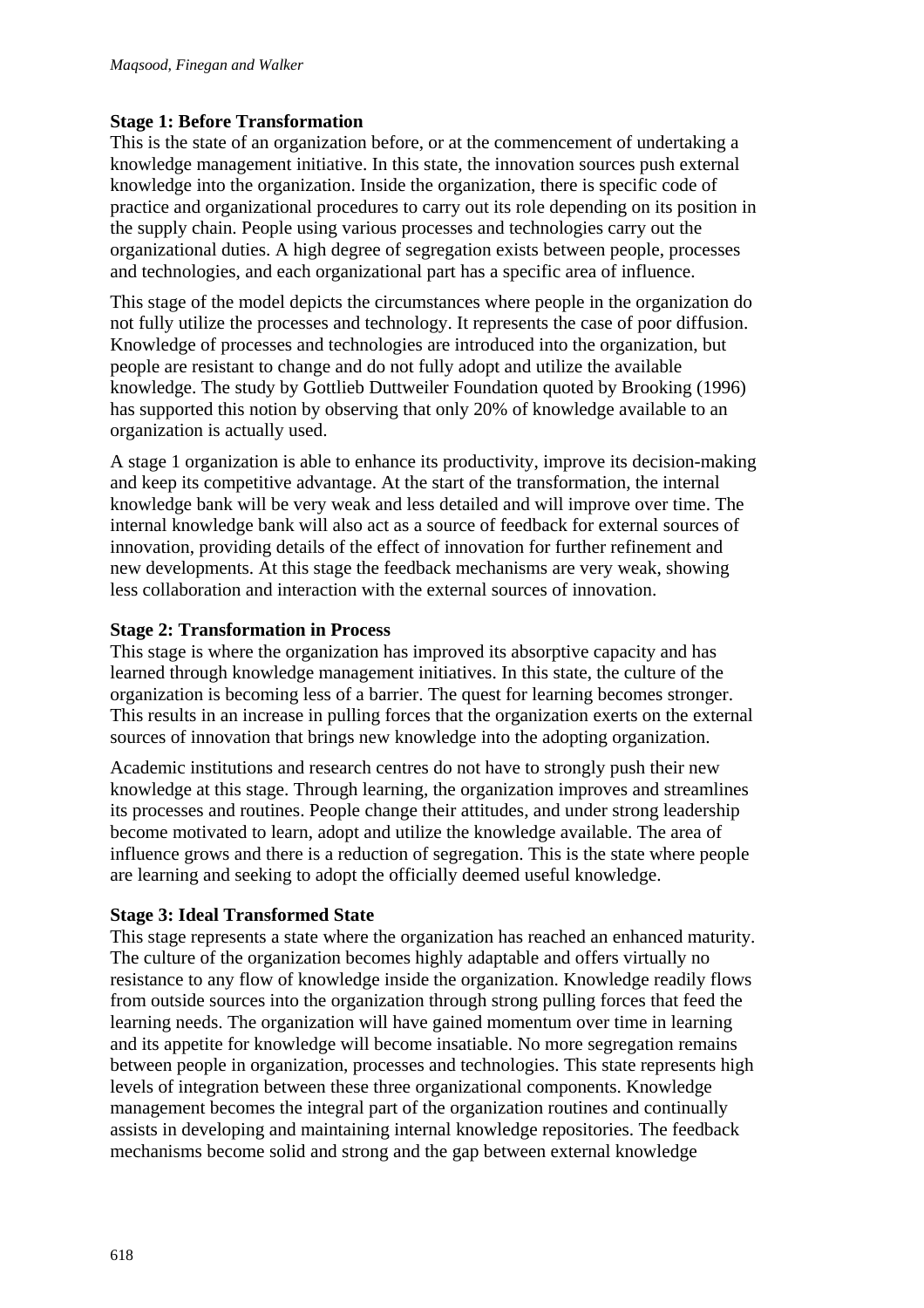sources decreases remarkably. Under this state, the productivity levels of the organization improve profoundly.

#### **Testing the Model in the Construction Industry**

The model shows that as the organization starts to learn and transform itself into a learning organization under the influence of knowledge management initiatives, knowledge from external sources of innovation would start flowing in it under forces visualized as 'pull' rather than 'push'. Therefore, studies have commenced to examine the culture, processes, key linkages, and the use of knowledge within construction organizations, and to compare the processes and flows with those shown in the model. To date this work has concentrated on the examination of introduction of information communication technology, the practical application of project histories, and decisionmaking processes within a construction project office. The initial outcomes confirm that organizational culture is an important factor that helps to keep organizations in stage 1 of the model. Such an organization needs specific knowledge management initiatives to assist the transformation into a learning organization that can achieve the advanced stages illustrated in the model. Further research will help to identify, develop, and test the efficacy of a set of purposeful activities to build a community of practice that overcomes resistance to knowledge management initiatives.

# **CONCLUSION**

The collaboration of construction organizations with external sources of innovation is important in order to benefit themselves from the innovative ideas developed by the research community. Recent success of knowledge management initiatives in other industries is receiving great deal of attention in the construction industry. It is hoped that the construction industry will adopt its principles. A successful knowledge management initiative would install a culture of knowledge sharing and provide the organization with a strong leadership, vision and strategy. At present, knowledge management is primarily emphasizing to capture, codify and transfer the knowledge embedded and contained in the organization routines/process and tacit knowledge residing in the heads of the people. Besides this, we have argued in this paper through our model for the extension of current theory of knowledge management to include the interface with the external sources of innovation into the organization.

Extending the theory of knowledge management as depicted in the model would merge it with another stream of research related with the issues like adoption, diffusion of innovation and technology transfer and its management. Collectively, both the streams would complement each other and the opportunity for the successful implementation would increase. The common denominator of "knowledge" in both of the streams will act as a driving force in such merger and extension of roles.

# **REFERENCES**

- Aouad, G, Kagioglou, M, Cooper, R, Hinks, J and Sexton, M (1999) Technology management of IT in construction: a driver or an enabler. *Logistics Information Management*, 12 (1&2), 130-137.
- Argyris, C and Schön, D A (1978) *Organizational learning: a theory of action perspective.* Reading: Addison-Wesley.
- Augier Mie and VendelØ, M T (1999) Networks, cognition and management of tacit knowledge. *Journal of Knowledge Management*, 3(4), 252-261.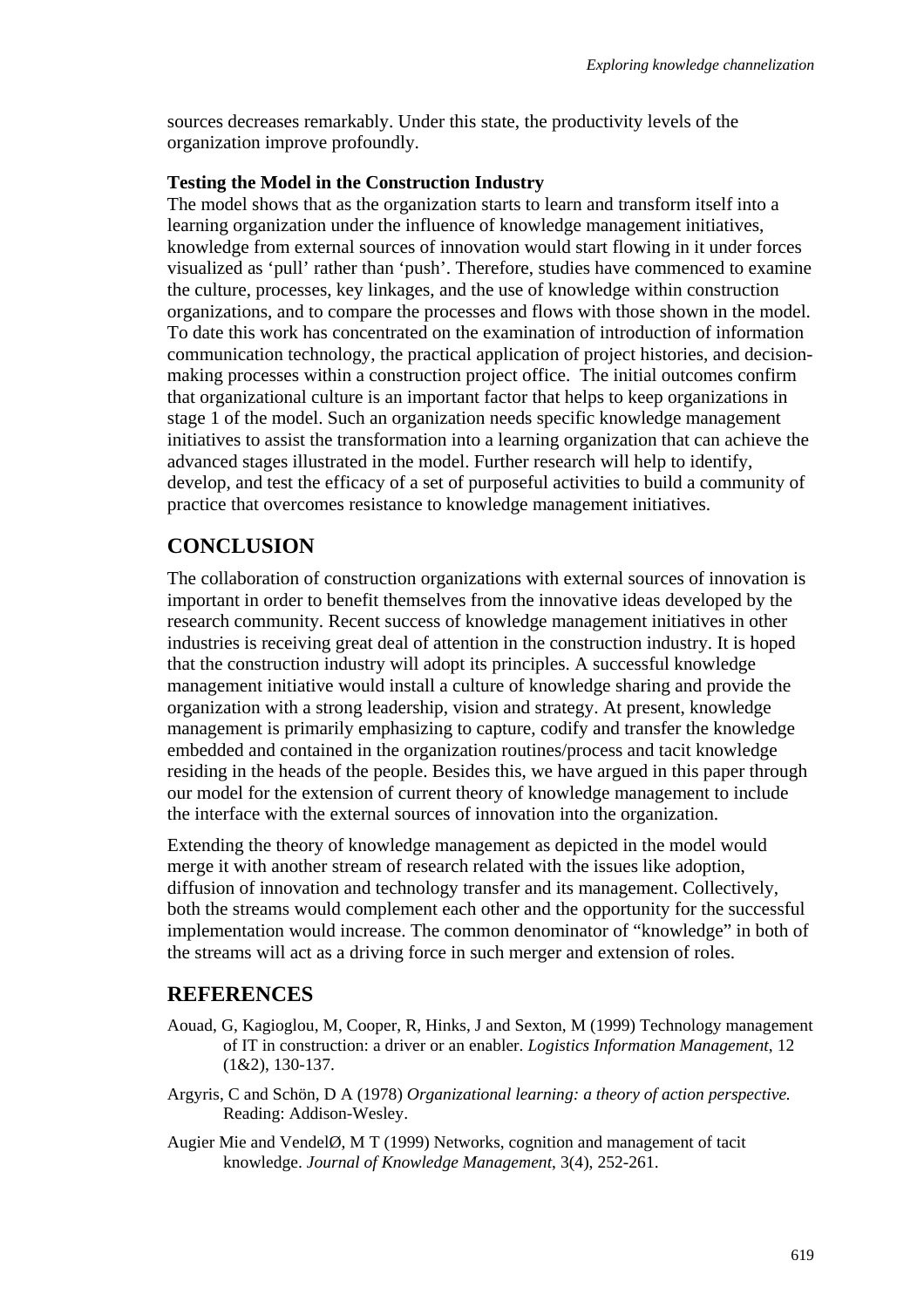- Bennis, W and Manus, B (1985) Organizational Learning: the management of the collective self. *New Management*, 3(1), 7-13.
- Bresnen, M and Marshall, N (2001) Understanding the diffusion and application of new management ideas in construction. *Engineering, Construction and Architectural Management*, 8, 335-345.
- Bresnen, M, Edelman, L, Newell, S, Harry, S and Jacky, S (2003) Social Practices and the management of knowledge in project environments. *International Journal of Project Management,* 21, 57-166.
- Brooking, A (1996) *Intellectual Capital Core Asset for the Third Millennium Enterprise.* London: International Thompson Business Press.
- Burton-Jones, A (1999) *Knowledge Capitalism: Business, work, and learning in the new economy.* Oxford: Oxford University Press.
- Cohen, W M and Levinthal, D A (1989) Innovation and learning: the two faces of R&D. *The Economic Journal*, 99, 569–596.
- Cohen, W M and Levinthal, D A (1990) Absorptive capacity: a new perspective on learning and innovation. *Administrative Science Quarterly*, 35, 128–52.
- Collins, D (2000) *Management fads and buzzwords*. London: Routledge.
- Cook, P (1999) I heard it through the grapevine: making knowledge management work by learning to share knowledge, skills and experience. *Industrial Commercial Training*, 31(3), 101-105.
- Davenport, T H and Prusak, L (2000) *Working Knowledge How Organizations Manage What They Know*. Boston: Harvard Business School Press.
- Egbu, C O, Botterill, K and Bates, M (2001) A conceptual framework for studying knowledge management in project-based environments. *Proceedings of the First International Conference on Postgraduate Research in the Built Environment*, 15 – 16 March, University of Salford, UK, 186 – 195.
- Fernie, S, Green, S D, Weller, S J and Newcombe, R (2003) Knowledge sharing: context, confusion and controversy. *International Journal of Project Management,* 21, 177- 186.
- Gann, D (2001) Putting academic ideas into practice: technological progress and the absorptive capacity of construction organizations. *Construction Management and Economics*, 19, 321-330.
- Gravin, D A (1993) *Building a learning organization.* Harvard Business Review, July-August, 78-91.
- Hearn, P, Bradier, A and Jubert, A (2002) Building communities: organizational knowledge management within the European commission's information society technologies programme. *ITcon*, 7, 63-68.
- Huber, G (1991) Organizational Learning: the contributing processes and literature. *Organization Science*, 2, 88-115.
- Kamara, J M, Anumba, C J and Carrillo, P M (2002) A CLEVER approach to selecting a knowledge management strategy. *International Journal of Project Management*, 20, 205–211.
- Liebowitz, J and Megbolugbe, I (2003) A set of frameworks to aid the project manager in conceptualizing and implementing knowledge management initiatives. *International Journal of Project Management,* 21, 189-198.